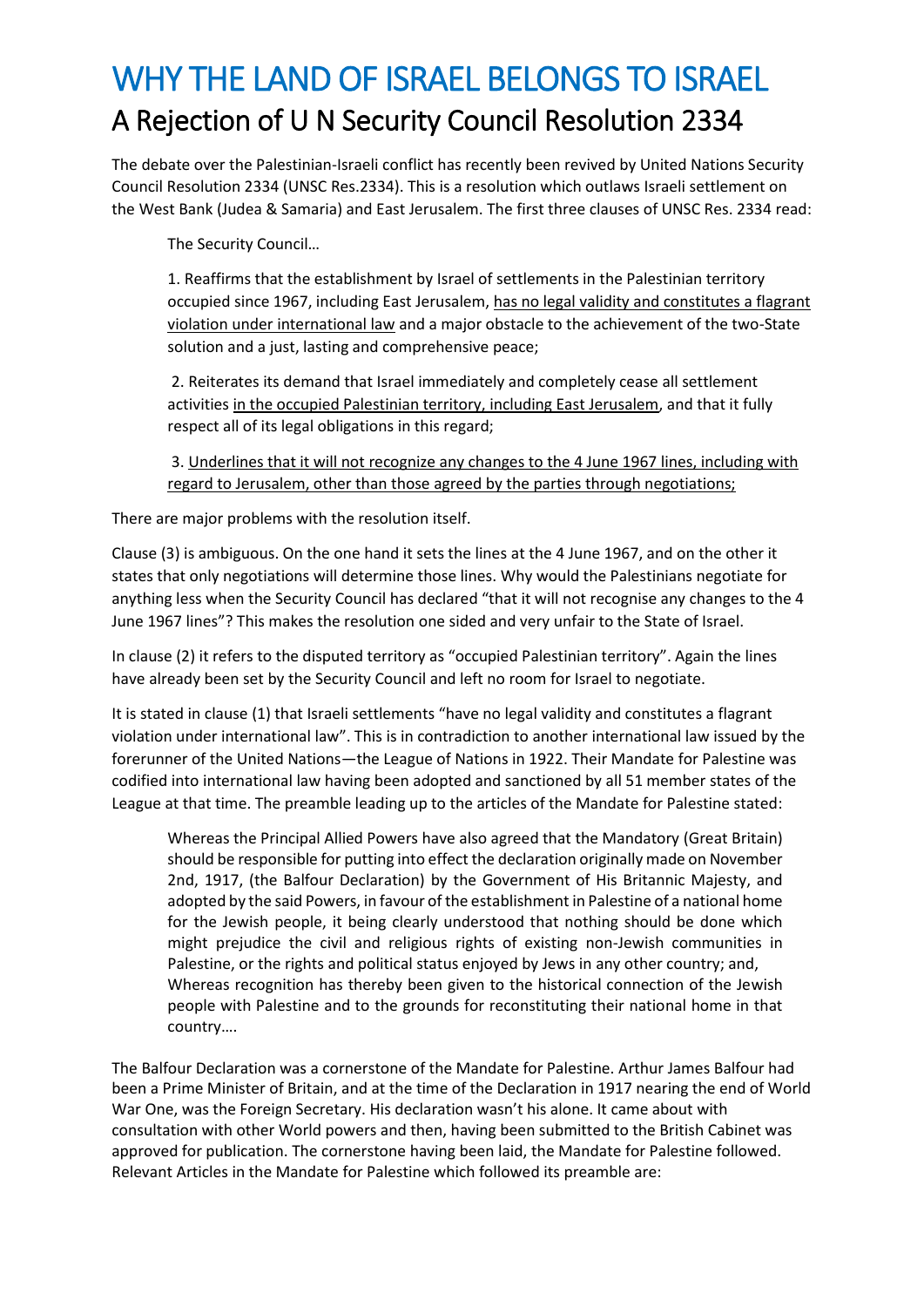### ART. 2.

The Mandatory (Great Britain) shall be responsible for placing the country under such political, administrative and economic conditions as will secure the establishment of the Jewish national home, as laid down in the preamble,

### ART. 4.

An appropriate Jewish agency shall be recognised as a public body for the purpose of advising and co-operating with the Administration of Palestine in such economic, social and other matters as may affect the establishment of the Jewish national home and the interests of the Jewish population in Palestine, and, subject always to the control of the Administration to assist and take part in the development of the country.

The Zionist organization, so long as its organization and constitution are in the opinion of the Mandatory appropriate, shall be recognised as such agency. It shall take steps in consultation with His Britannic Majesty's Government to secure the co-operation of all Jews who are willing to assist in the establishment of the Jewish national home.

# ART. 6.

The Administration of Palestine, while ensuring that the rights and position of other sections of the population are not prejudiced, shall facilitate Jewish immigration under suitable conditions and shall encourage, in co-operation with the Jewish agency referred to in Article 4, close settlement by Jews on the land, including State lands and waste lands not required for public purposes.

# ART. 7.

The Administration of Palestine shall be responsible for enacting a nationality law. There shall be included in this law provisions framed so as to facilitate the acquisition of Palestinian citizenship by Jews who take up their permanent residence in Palestine.

Both the spirit and the letter of the Mandate made it very clear that the land being referred to as "Palestine" for the Jewish national home was all the land between the Mediterranean Sea and the Jordan River. Up until this time the Zionists had hoped for their National home to be on both sides of the Jordan River. However, due to a promise the British had made to the Arabs during the First World War—to give them independence in the region—that promise being subsequently kept in 1921 at the Cairo Conference by Winston Churchill (Colonial Secretary at the time), the Mandate for Palestine had Article (25) added to the terms to make allowance for this:

#### ART. 25.

In the territories lying between the Jordan and the eastern boundary of Palestine as ultimately determined, the Mandatory shall be entitled, with the consent of the Council of the League of Nations, to postpone or withhold application of such provisions of this mandate as he may consider inapplicable to the existing local conditions, and to make such provision for the administration of the territories as he may consider suitable to those conditions…

The terms of the Mandate for Palestine herein mentioned were accepted and adopted by the League of Nations on 24th July 1922. Article (25) was among those terms adopted. In September 1923 the British issued a memorandum stating their intention to implement Article (25). In other words, the "as he may consider" in that article became more or less a "yes, we have considered it and we are going to withhold the territories between the Jordan and the eastern boundary of Palestine from being part of the Jewish National home". The result was the Hashemite Kingdom of Jordan directly east of the Jordan River, which began taking over administrative responsibilities for governing in 1923 and by 1946 was fully independent. The Mandate for Palestine with its terms became operational on 29 September 1923.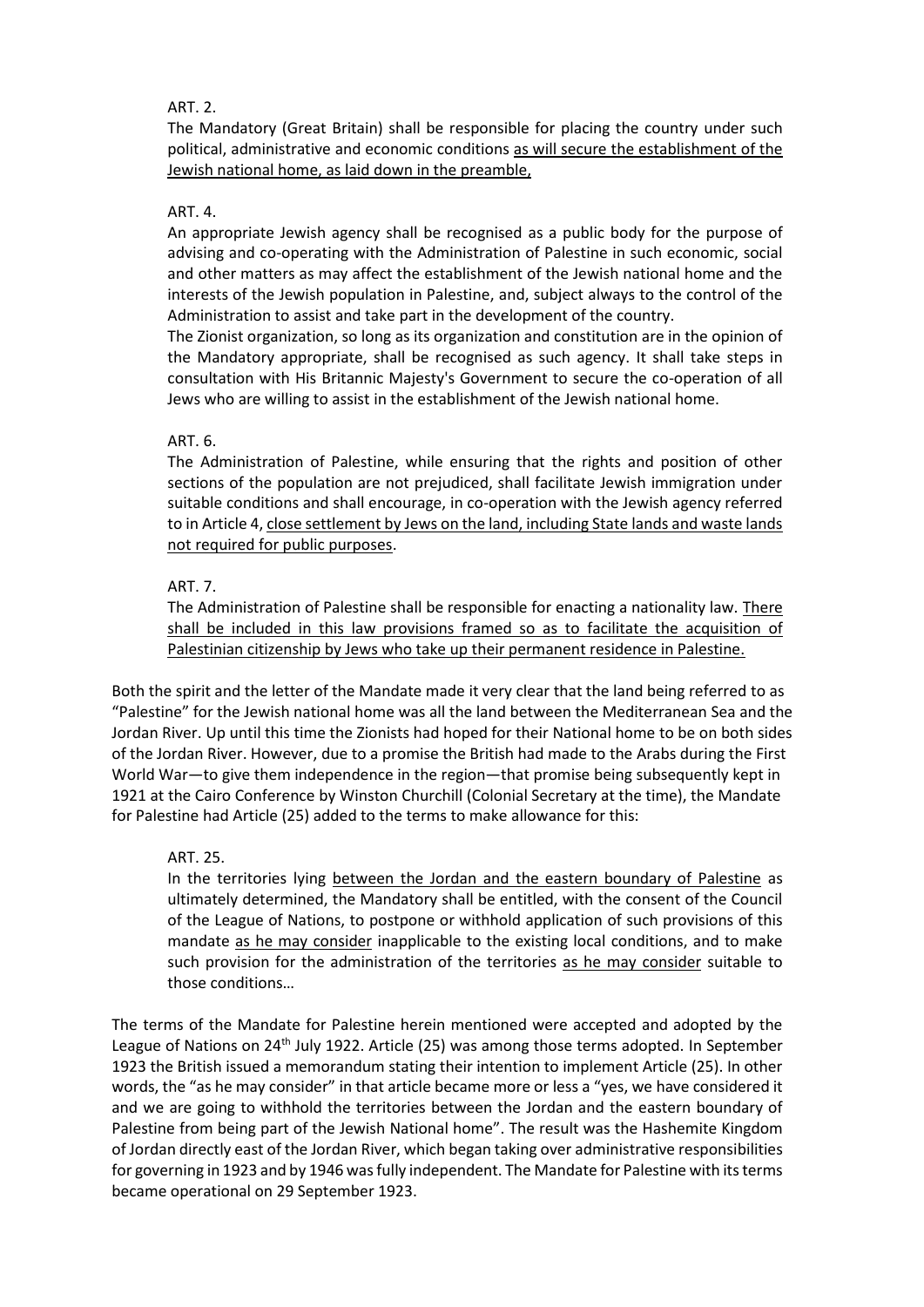So when we talk about "international law" we have to ask the question, "Which international law?" This writer and those he represents are saying that UNSC Resolution 2334 in regard to the Mandate for Palestine **has no legal validity and constitutes a flagrant violation of 1922 international law**.

As cited in the preamble of the Mandate for Palestine the Jewish People have an unquestionable connection historically with this land. Their history is not only connected to the "West Bank" of the Jordan River but also to the East Bank. Their historical connection began 4000 years ago when their great patriarchal ancestor Abraham settled in the Land. His tomb today can be found in Hebron (in the "West Bank"). 3000 years ago the first Jewish Kingdom which had Jerusalem as its capital was established under King David. Archaeological evidence proves both the city of David and the subsequent Temple he commissioned are there in East Jerusalem. 2000 years ago during the time of Christ the Jews were still living in their land after a series of wars, expulsions and returns. At that time the Land of Israel was known as Judea (literally the Land of the Jews) and Samaria (a Hebrew name relating to the area adjoining Judea to the north). The areas of Judea and Samaria are now what is referred to as the West Bank.

Then came the Romans in the first and second centuries who ruthlessly slaughtered the Jews of this land and expelled the remainder who survived as slaves to the far reaches of the Roman Empire. In order to erase all Jewish connection to the Land of Israel the Romans renamed it Syria Palestina. They nearly got their way—the name Palestine instead of Judea (the Land of the Jews) survived into the twentieth century. So when the International Community in 1922 were offering all the land between the Jordan River and the Mediterranean Sea for a National home for the Jewish People it was based on intelligent truth according to the historical narrative. And it seemed to be a very good deal for the Arabs of Palestine: The Palestinian Arabs would get the much bigger slice of Palestine— 77% (Trans-Jordan), while Palestinian Jews would get 23% (between the River and the Sea).



**1920 - Original area designated for a Jewish National Home 1922 - Area of the Jewish National Home reduced to 23%**

This is why a prominent New Zealander who is well versed in law and history said to me recently, "The Palestinians already have their state—the Hashemite Kingdom of Jordan". King Hussein of Jordan himself said in 1981, "The truth is that Jordan is Palestine and Palestine is Jordan."

It was only because of fierce and violent Arab resistance to the idea of a Jewish State in Palestine, and the British reluctance to implement the terms of the Mandate for Palestine that those lines became blurred. And the same problem seems to exist to this very day. The Palestinian Authority still refuses to recognise Israel as a Jewish State.

We believe it is a travesty of justice to expect the Jewish State to relinquish major parts of its historical land to satisfy the demands of the international community. Of the three major Faiths who claim a stake in the Holy Land, the Jewish people have the greater of the title-deeds to the land. Their claim pre-dates the Christian claim by 2000 years, and the Muslim claim by 2600 years. On the one hand the Palestinian Authority is demanding something that historically is not entirely theirs, and the United Nations are trying to give them something that it is not in their power to give. It is historically the Land of Israel and it is only the Israelis who have the right and the power to hand over any of its land to the Palestinians in order to make terms of peace. And they have shown in the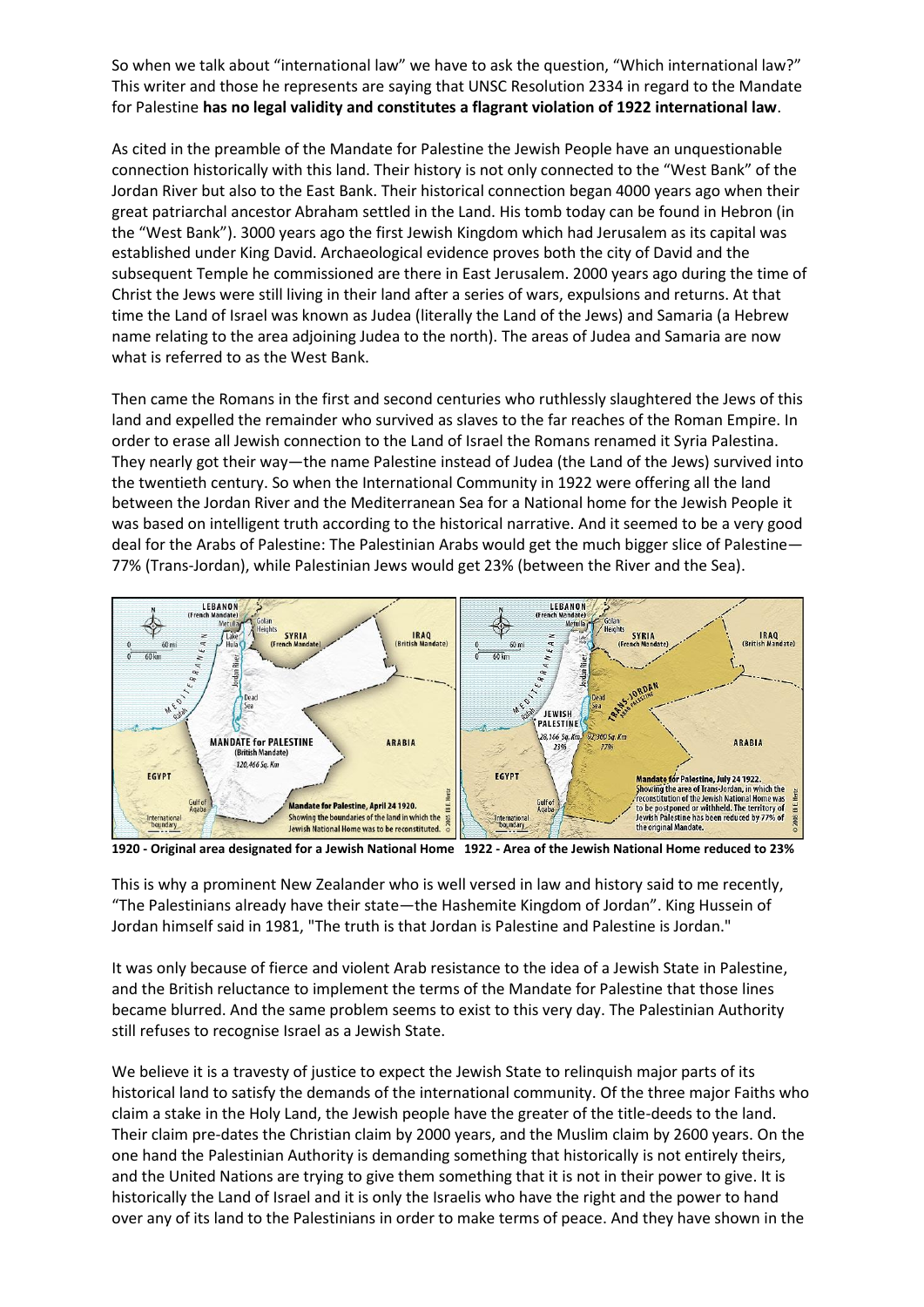past that they are willing to do this. The Palestinian-Israeli conflict can only be resolved by negotiation and not by international resolution and decree. However the interference of the United Nations, and in this case especially the New Zealand Government, are driving the prospect of a negotiated peace further away.

For New Zealanders to appreciate the sort of land area involved in this conflict we have to compare it to the size of our own country. The Land of Israel, including that stated in the Mandate for Palestine as that set aside for a National Jewish home (from the Jordan River to the Mediterranean Sea) is one tenth the size of New Zealand. And this includes the disputed territories. When you take away the disputed territories Israel is left with a nation one thirteenth the size of New Zealand, and in that area there are around eight million Israelis living.



The "1967" lines are actually the cease-fire lines from the War of Independence fought in 1948-49

There are around Jewish & Arab **Israelis living in** 

 **Is just one tenth the size of NZ**

 **Israel including the disputed territories Israel's approximate lines on 4 June 1967**

We believe that the State of Israel has been dealt a very unreasonable and unjust blow by United Nations Security Council Resolution 2334. This is one more in a long line of unjust blows against the State of Israel dealt through different agencies of the U N. The only way ahead is a negotiated settlement between Israel and the Palestinians. Up until now the Palestinian Authority refuses to come to the negotiating table. And now why should they? They have found that the U N is happy to pass unjust and unfair resolutions against the State of Israel on their behalf. UNSC Res. 2334 was a gang up on the State of Israel. It is simply anti-Israel. If someone asks, "But why was the Security Council vote 14 to 0 with the U S abstaining?" I will answer that question with another: "Why was it that the United States Congress (the greatest democracy in the world) voted overwhelmingly against this resolution by 342 to 80. Included in this vote was a rejection of the abstention made by President Obama.

We are aggrieved at the pressure and offense our Government caused to the State of Israel through their part in sponsoring this very one-sided and unfair UNSC Resolution. It leaves no room for negotiation. The New Zealand Government ditched the only true democracy in the Middle East in order to join hands with nations like Malaysia, who refuses to have diplomatic relations with the State of Israel. It was certainly not even handed nor balanced, terms the N Z Ministry of Foreign Affairs has previously used regarding its approach to this conflict. This article does not leave any room for more on that discussion here. Nor have we room to speak of the deliberate campaign by the Palestinian Authority to incite its people to violence and hatred against the Jewish people—in their media, in their school text books and in their falsification of the true narrative. And secure borders is another issue. The "1967 lines" leave Israel at one point with a waist-line of only 9 miles an indefensible border with no buffer to repel a serious threat. Because she has had to fight numerous defensive wars since independence in 1948 there are no people on earth more conscious